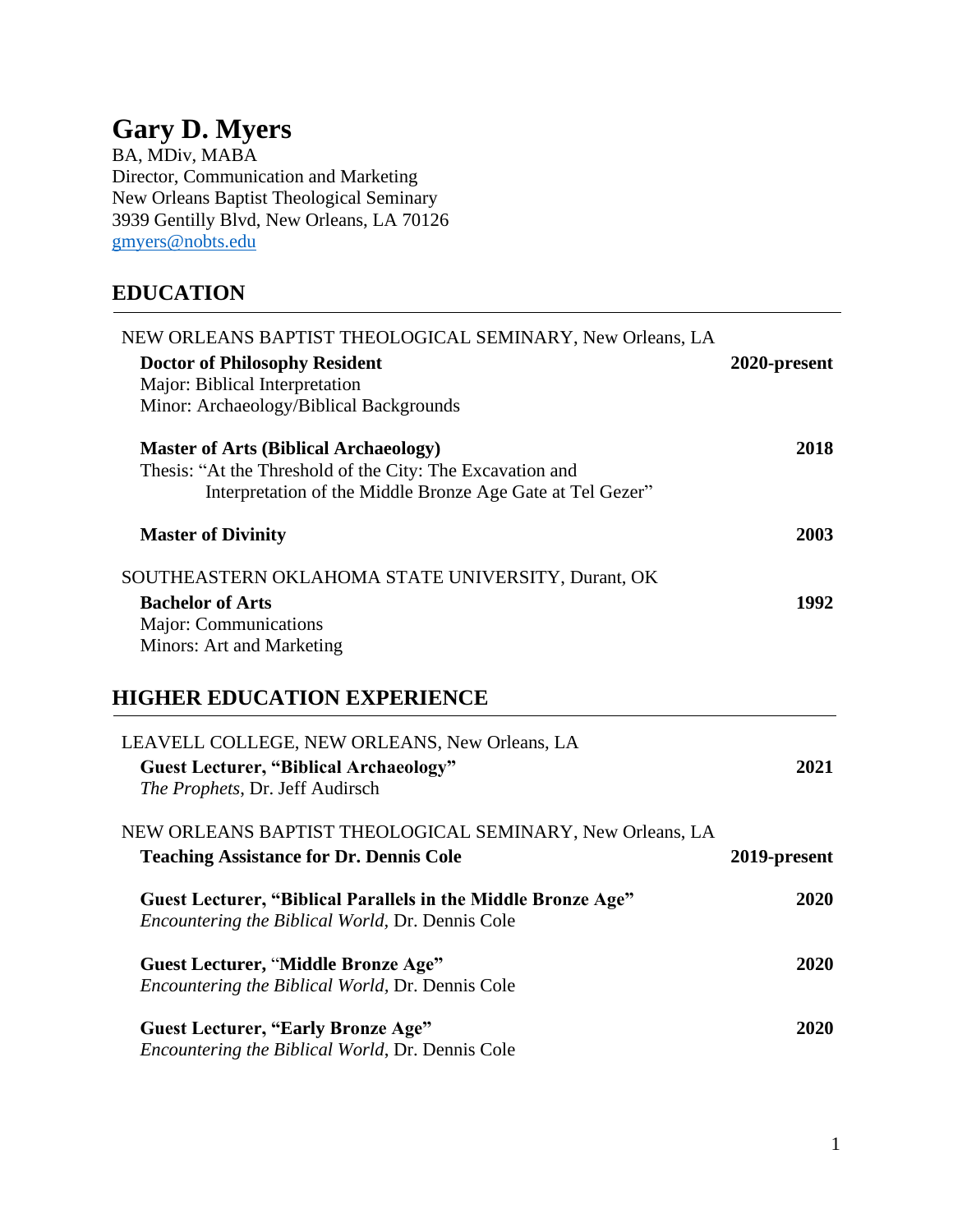| TEL HADID ACADEMIC LECTURES, Neve Shalom, Israel<br>Lecturer, "Middle Bronze Age Fortifications"                                                                                        | 2019                                         |
|-----------------------------------------------------------------------------------------------------------------------------------------------------------------------------------------|----------------------------------------------|
| <b>ARCHAEOLOGY FIELD EXPERIENCE</b>                                                                                                                                                     |                                              |
| <b>TEL HADID EXPEDITION</b><br>New Orleans Baptist Theological Seminary and Tel Aviv University<br><b>Area Supervisor</b>                                                               | 2018-present                                 |
| TEL GEZER WATER SYSTEM EXPEDITION<br>New Orleans Baptist Theological Seminary and<br>The Israel Nature and Parks Authority                                                              |                                              |
| <b>Section Drawings</b><br><b>Area Supervisor</b><br><b>Excavation Staff</b>                                                                                                            | 2018<br>2015-2017<br>2011-2014               |
| <b>EMPLOYMENT</b>                                                                                                                                                                       |                                              |
| NEW ORLEANS BAPTIST THEOLOGICAL SEMINARY, New Orleans, LA<br><b>Director of Communications and Marketing</b>                                                                            | 2003-present                                 |
| <b>ACHIEVEMENTS AND ACTIVITIES</b>                                                                                                                                                      |                                              |
| <b>PUBLICATIONS</b>                                                                                                                                                                     |                                              |
| TEL GEZER WATER SYSTEM EXPEDITION FINAL REPORT<br><b>Consultation for Area D report</b><br><b>Section Drawings and Top Plans</b>                                                        | (forthcoming)                                |
| <b>PROFESSIONAL AND ACADEMIC SOCIETIES</b>                                                                                                                                              |                                              |
| <b>Member, Baptist Communicators Association (BCA)</b><br><b>Member, American Schools of Overseas Research (ASOR)</b><br><b>Member, Evangelical Theological Society (ETS)</b>           | 2003-present<br>2016-present<br>2019-present |
| <b>E ACADEMIC PRESENTATIONS</b>                                                                                                                                                         |                                              |
| EVANGELICAL THEOLOGICAL SOCIETY, SW REGIONAL MEETING, New Orleans, LA<br><b>Paper Presentation</b><br>"Samaritan Identity and Impetus: Testing the Hypothesis of the Woman at the Well" | 2022                                         |
| DEFEND CONFERENCE, NEW ORLEANS SEMINARY, New Orleans, LA                                                                                                                                |                                              |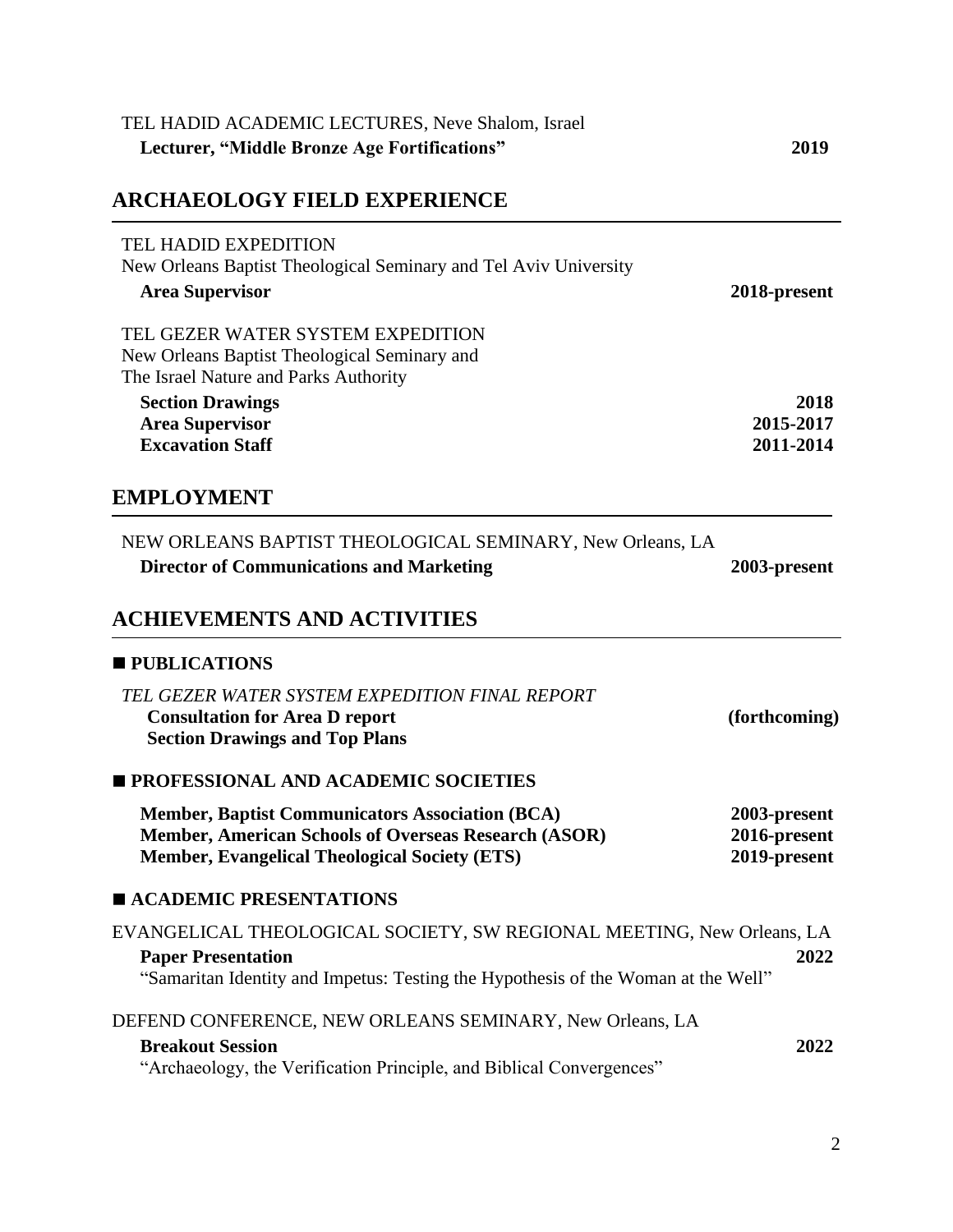| EVANGELICAL THEOLOGICAL SOCIETY, SW REGIONAL MEETING, New Orleans, LA<br><b>Paper Presentation</b><br>"Shaming the Shamers: A Socio-rhetorical Analysis of Acts 7:35-60" | 2019 |
|--------------------------------------------------------------------------------------------------------------------------------------------------------------------------|------|
| <b>PRESENTATIONS (GENERAL AUDIENCES)</b>                                                                                                                                 |      |
| FIRST BAPTIST CHURCH, New Orleans, LA                                                                                                                                    |      |
| Life Together Children's Life-Skills Class (2 Weeks)<br>"Introduction to Biblical Archaeology"                                                                           | 2022 |
| UMS-WRIGHT PREPARATORY SCHOOL                                                                                                                                            |      |
| <b>Presentation to Archaeology 101 class at NOBTS Bible Museum</b><br>"Archaeological Field Record Keeping and Archaeological Publication"                               | 2022 |
| PRIMERA IGLESIA BAUTISTA HISPANO AMERICANA, New Orleans, LA                                                                                                              |      |
| <b>Adult Conference</b><br>"Biblical Archaeology and the Empty Tomb"                                                                                                     | 2021 |
| NEW ORLEANS BAPTIST THEOLOGICAL SEMINARY, New Orleans, LA                                                                                                                |      |
| <b>Senior Fest Conference Presentation</b><br>"Biblical Archaeology: Possibilities and Limitations"                                                                      | 2018 |
| HAMILTON CHRISTIAN SCHOOL, Lake Charles, LA<br><b>Virtual Presentation on Biblical Archaeology</b><br>"Biblical Archaeology: A Brief Introduction"                       | 2018 |
| NEW ORLEANS BAPTIST THEOLOGICAL SEMINARY, New Orleans, LA<br><b>Senior Fest Conference Presentation</b><br>"Tel Gezer: A Tel of Two Cities"                              | 2017 |
| FIRST BAPTIST CHURCH, New Orleans, LA<br><b>Senior Adult Luncheon Presentation</b><br>"Biblical Archaeology: A Brief Introduction"                                       | 2017 |
| <b>PROFESSIONAL PRESENTATIONS (COMMUNICATIONS)</b>                                                                                                                       |      |
| BAPTIST COMMUNICATORS ASSOCIATION ANNUAL MEETING, New Orleans, LA                                                                                                        |      |
| <b>Breakout Session</b><br>"What to Do When the News is Bad"                                                                                                             | 2022 |
| BAPTIST COMMUNICATORS ASSOCIATION FALL FORUM (virtual)                                                                                                                   |      |
| <b>Breakout Session</b> (co-presenter with Marilyn Stewart)<br>"Surviving Writer Fatigue in the Midst of Disaster"                                                       | 2020 |